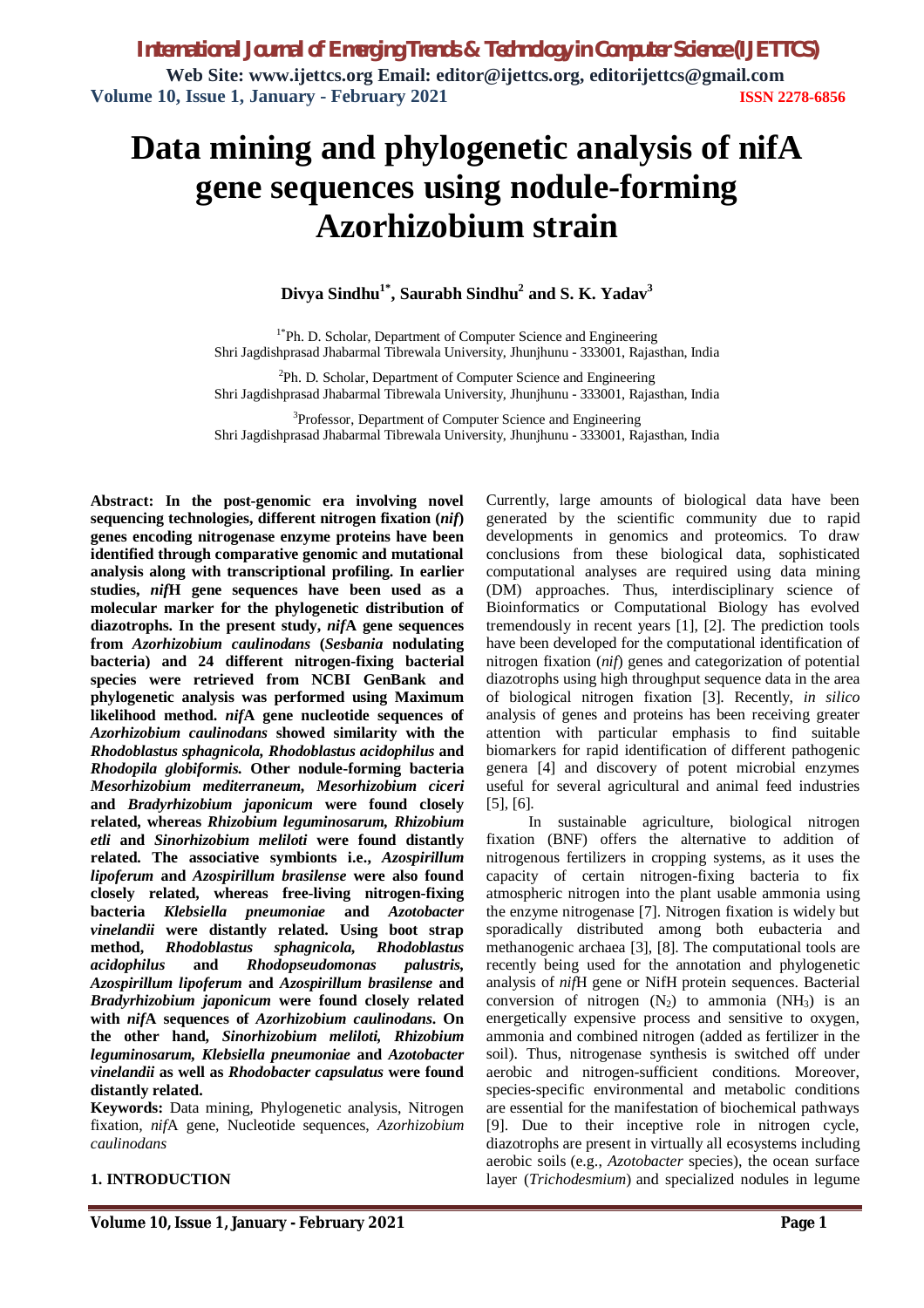## *International Journal of Emerging Trends & Technology in Computer Science (IJETTCS)* **Web Site: www.ijettcs.org Email: editor@ijettcs.org, editorijettcs@gmail.com Volume 10, Issue 1, January - February 2021 ISSN 2278-6856**

roots (*Rhizobium*). The need to query data using sets of evolutionarily related taxa has spawned the need to create databases for their use as repositories of phylogenetic trees. Phylogeny and phylogenetic trees give a picture of the evolutionary history among species, individuals or genes [10].



### **Figure 1** Stem nodules formed by Azorhizobium cuulinoduns strain ORS571 on Sesbania rostrata. The process of nodule formation and nitrogen fixation has also been represented diagrammatically

Considering the importance of nitrogenase enzyme in agriculture [11], [12], the genes involved in nitrogen fixation (nif and fix genes) have been identified in the freeliving and symbiotic rhizobia [13], [14]. Further, phylogenetic analysis of nifA nucleotide sequences was carried out in Azorhizobium caulinodans, which make nodules on root as well as stem of Sesbania (Fig. 1). With its dual nodulation topology on both stems and roots of S. rostrata, Azorhizobium caulinodans offers a unique system for investigating the interaction with the host legume, which is phylogenetically separated from other rhizobia [15], [16].

The current understanding of nitrogenase diversity has been based largely on phylogenetic analyses of nifH and nifD, the nitrogenase structural genes [17], [18]. Recently, Raymond et al. [3] performed genomic analyses of nif genes encoding the core components of nitrogenase, including the NifH, NifD, NifK, NifE and NifN proteins. This grouping was largely consistent with the previous classification, in which the nitrogenase genes were divided into clusters I–IV [17]. nifA gene product acts as a positive activator of the transcription of nif operons, whereas nifL gene product is involved in the negative control in response to environmental and metabolic conditions for the manifestation of nitrogen fixation pathway [9, 19]. Till now, nifH gene sequences are being used as molecular marker for identification of nif genes and phylogenetic analysis among different rhizobia and in other nitrogenfixing bacteria. To the best of our knowledge this is the first report in which nifA gene has been used for the computational prediction of the of nitrogen-fixation (nif)

genes in diazotrophs. Thus, detailed nucleotide sequences of nifA genes using in silico methodologies and bioinformatics tools will facilitate phylogenetic and evolutionary studies of nitrogen-fixing microorganisms [20].

### **2. MATERIALS AND METHODS**

Data mining of availabile microbial genome and protein sequences affords novel opportunities to provide the analysts with novel and efficient computational tools that overcome the constraints posed by the traditional statistical methods. Likewise, bioinformatics has evolved tremendously in recent years due to the explosive growth of biological information generated by the scientific community [1]. Phylogeny and phylogenetic trees give a picture of the evolutionary history among species, individuals or genes [10]. The need to query biological data using sets of evolutionarily related taxa has spawned the need to create databases than can serve as repositories of phylogenetic trees.

### **2.1. Retrieval of nifA gene sequences in different nitrogen-fixing bacteria**

Basic Local Alignment Search Tool (BLAST) was used for searching of GenBank and other sequence databases for sequence similarity and homology among different nitrogen-fixing bacteria [21]. Thus, BLAST can be used to infer functional and evolutionary relationships between sequences as well as help identify members of gene families. To access GenBank and its related retrieval and analysis services, the NCBI homepage was used as the search point [22]. The search tool FASTA works on heuristic method of database searching and it uses a "hashing" submission of a query sequence and performed sequence for pairwise comparison of the query sequence with all individual sequences available in that database.

In the present study, 24 nifA gene sequences from different nitrogen-fixing and nodule-forming bacterial species were retrieved from NCBI GenBank (Fig. 2). GenBank were accessed through the NCBI Entrez retrieval system. BLAST was used for searching of GenBank and other sequence databases for sequence similarity and homology among different nodule-forming rhizobia. GenBank and its related retrieval and analysis services were accessed using the NCBI homepage. Phylogenetic analysis, with other nitrogen-fixing bacteria and nodule-forming rhizobial species, was done by taking nifA gene sequences of Azorhizobium caulinodans, which makes nodules on both root and stem of Sesbania crops.

### **2.2. Phylogenetic analysis of nifA gene sequences among different nitrogen-fixing bacteria using computational software**

Phylogenetic analysis provides a visual means of representation for a group of sequences or species and indicates their time series of origin. In the present study, phylogenetic study of nitrogen-fixing bacteria was carried out using nifA gene nucleotide sequences of Azorhizobium caulinodans. Nucleotide sequences of nifA gene were searched for different nitrogen-fixing and nodule-forming rhizobia from NCBI GenBank databases. Datasets for both nucleotide sequences, retrieved from NCBI GenBank were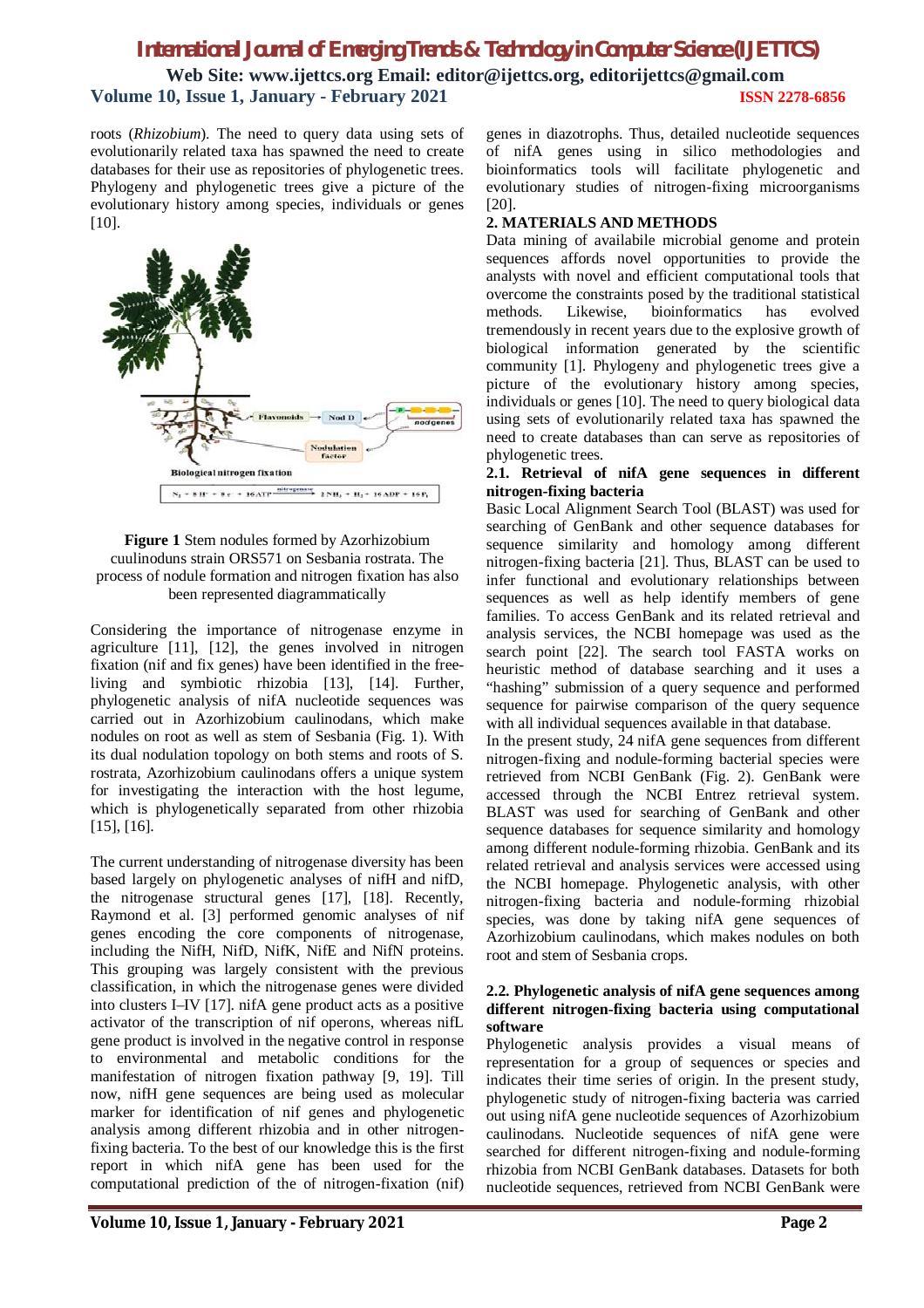**Web Site: www.ijettcs.org Email: editor@ijettcs.org, editorijettcs@gmail.com Volume 10, Issue 1, January - February 2021 ISSN 2278-6856**

created for nifA gene. Partial sequences for nucleotides were removed from retrieved sequence datasets. The filtered nucleotides sequences were aligned and the conserved region as well as region of dissimilarity were identified from multiple sequence alignment using iterative and HMM algorithms of CLUSTALW program and MEGA software. Molecular Evolutionary Genetics Analysis (MEGA) computer software (i.e., MEGA-X) was used for statistical analysis of molecular evolution and for constructing phylogenetic trees. Values above nodes represented bootstrap values.

Consensus phylogenetic trees were constructed for all sequences by by character based methods using Maximum Likelihood (ML) method [23] that derives trees to optimize the distribution of the actual data pattern for each character. The ML method uses standard statistical techniques for inferring probability distributions to particular possible phylogenetic trees and allows additional statistical flexibility by permitting varying rates of evolution across both lineages and sites. Thus, Maximum Likelihood is well suited to the analysis of distantly related sequences [24].

Based on the nucleotide sequence database similarity, the relatedness of different nucleotide sequences of nifA gene were compared by making the phylogenetic trees. Consensus trees were constructed for all sequences by bootstrapped method using both softwares and the number of replications (iterations) used to construct the phylogenetic tree were taken as 1000. Phylogenetic trees were generated graphically by using FigTree program, which is designed to display summarized and annotated files generated from a variety of programs, particularly those from BLAST output files. The program has a graphical interface that allows users to modify various components of the tree such as rooting positions, node labels, tip labels and scale axes. Phylogenetic relationships of genes or organisms usually are presented in a tree-like form with a root, which is called a rooted tree. Generated trees were viewed using TREE VIEW and best fit tree was selected out of all trees.

### **3. RESULTS**

NifA protein plays a major role in transcriptional activation of nif and fix genes [19]. MEGA software (i.e., MEGA-X) was used for conducting statistical analysis of molecular evolution and for constructing phylogenetic trees. The Statistical method used was Maximum Likelihood.

#### **3.1. Sequence retrieval of nifA gene in nitrogen-fixing and nodule-forming bacteria**

In this study, the nucleotide sequences of nifA gene from 24 nitrogen-fixing bacterial strains were retrieved from NCBI GenBank in FASTA format for computational analysis [22, 25]. NCBI BLAST was used for searching of GenBank and other sequence databases for sequence similarity and homology among different nitrogen-fixing and nodule-forming rhizobia (Fig. 3). The bacteria used for analysis of nifA gene nucleotide sequences had been isolated



#### **Figure 2** Different methods used to construct phylogentic Trees in MEGA-X

from differentat habitats and range from aerobic to anaerobic life style, free-living to nodule-forming symbiotic bacteria.

The nucleotide sequences of *nif*A gene in different nitrogen-fixing organisms were opened in FASTA format and is provided below. DNA contains various genes, which code for different proteins and enzymes to perform various metabolic functions. Nucleotide sequence G represents guanine, A for adenine, C for cytosine and T represents thymine base. Three nucleotide bases constitute a codon during transcription and finally get translated to make specific amino acid depending upon the nucleotide bases



**Figure 3** Sequence retrieval of *nif*A gene

*>Azorhizobium caulinodans* **ORS 571**

GAACAGCAGCTCTACGGGCTGCTGGCTGCGGCTAC ACCACGCGCAACGGCACGGTCGCGCAGGCACTGG AGGCAGAGGCCGCCCCCCACCTTTCGCCGGCCGCG CTCGACGCGGCGAAGGCGGCGGCCTCCATCATGG CCATGAACAACGTCTACTATCGATTTACGCATCTG GCCTCCAACAAGGCCTATGAGACCCTGCCGGCGA AGCTCCGCATGAGCGTCATCGGCAATCCCGGCGTG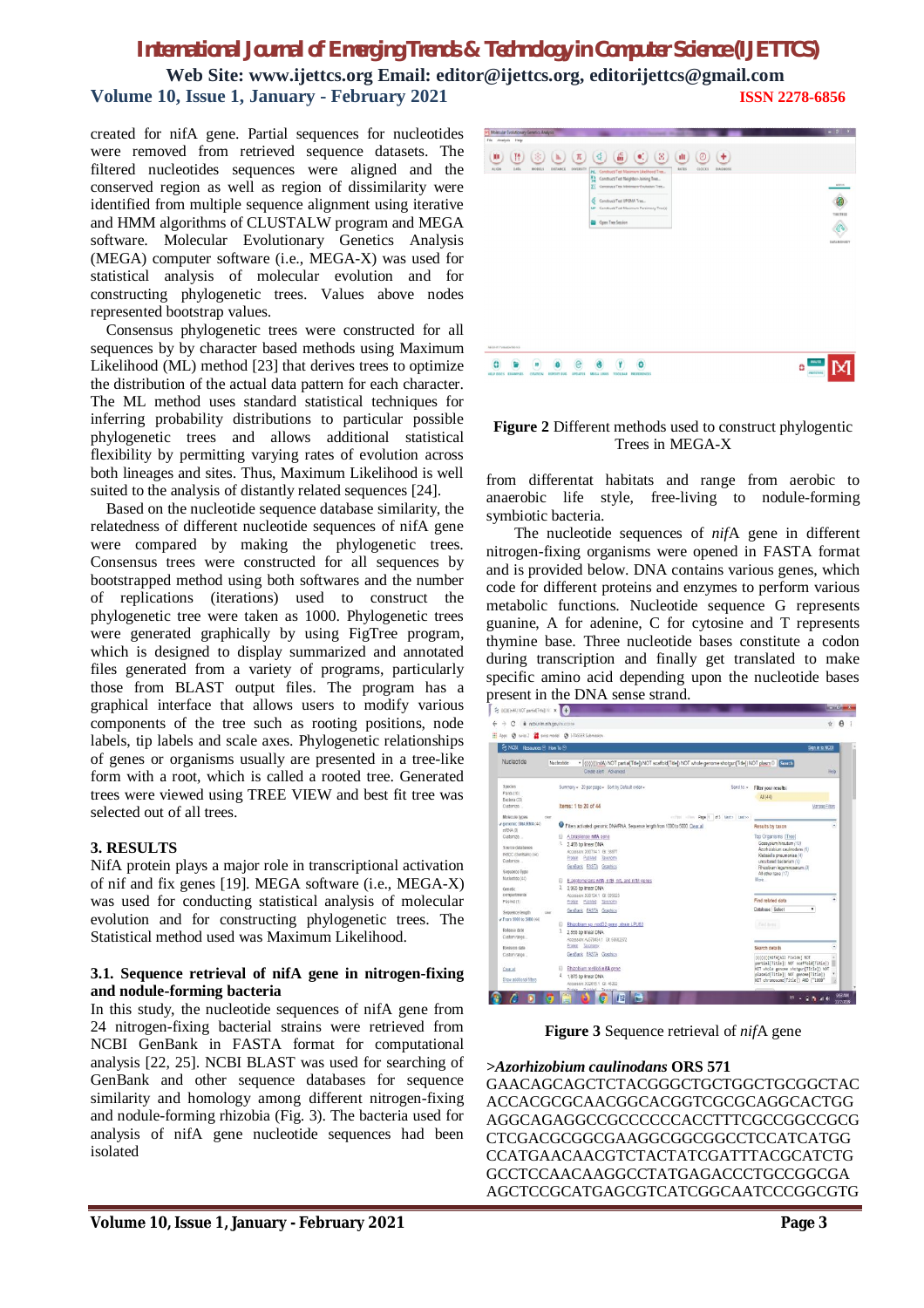**Web Site: www.ijettcs.org Email: editor@ijettcs.org, editorijettcs@gmail.com Volume 10, Issue 1, January - February 2021 ISSN 2278-6856**

GACAAGGTGGACTTCGAACTCTGGTCGCTCGCCGT CTCGGCCATGAACGGATGCGGCCGCTGCATCGATG CCCATGAGGCGGTGCTGCGCGAGGCGGGCCTCAG CGAGGCCCAGATCCAGACGGCGGTGCGCGTCGGC GCCATCATCGCCTCCGCCGCGGTGGCCCTCGAGGC CGCCGGCGCGGGTTTTCCGGAAGCTGCGGAATAA GCGCGGCCCTGCCTCCGTCCCCGCCGCCAGGGCTT CGGGGACGGATACCTTCAAAATTTGATCCAGATCA AAGCCGTCCGTTGTCTCCGCGGTTTCCATTATAAC AATTCCATTAAATCGACGGCCCGGCACACGAGGC CGCTTCAGGGAACACCGACAGGAGGCTGATCCCT CGCAGCCGCTTTTGCGGCAGGGAGCATGCCAATG ACCGACGCCTTCCAGGTCCGCGTACCTCGGGTTTC GTCGAGCACCGCCGGAGACATCGCCGCGTCATCC ATCACCACGCGGGGCGCGCTGCCGCGCCCGGGAG GGATGCCTGTGTCCATGTCGCGGGGGACCTCGCCC GAGGTGGCACTCATCGGGGTCTATGAGATATCGA AGATCCTGACGGCGCCCCGGCGCCTCGAAGTCAC GCTCGCCAATGTGGTGAACGTGCTCTCCTCCATGC TGCAGATGCGGCATGGCATGATCTGCATCCTCGAC AGCGAGGGCGATCCCGACATGGTGGCCACCACCG GCTGGACGCCTGAGATGGCGGGCCAGATCCGCGC GCATGTGCCCCAGAAGGCCATCGACCAGATCGTC GCCACGCAGATGCCGCTGGTGGTGCAGGACGTGA CGGCCGATCCGCTCTTCGCCGGTCACGAGGATCTG TTCGGCCCGCCTGAGGAGGCCACCGTCTCCTTCAT CGGCGTGCCGATCAAGGCCGACCACCATGTGATG GGCACCCTCTCCATCGACCGCATCTGGGACGGCAC CGCCCGTTTCCGCTTCGACGAGGACGTGCGCTTCC TCACCATGGTGGCCAATCTCGTCGGCCAGACCGTG CGCCTGCACAAGCTGGTGGCGAGCGACCGCGACC GGCTGATCGCCCAGACGCACCGCCTCGAAAAGGC GCTGCGGGAAGAAAAATCCGGGGCCGAGCCGGAG GTGGCCGAGGCCGCCAACGGATCCGCCATGGGCA TCGTGGGCGATAGCCCGCTGGTGAAACGCCTGATC GCGACCGCGCAAGTGGTCGCCCGCTCAAACTCCAC CGTGCTGCTGCGCGGGGAGAGCGGCACCGGCAAG GAGTTGTTCGCCCGTGCCATCCACGAACTGTCGCC CCGCAAGGGCAAGCCCTTCGTGAAGGTGAACTGC GCCGCCCTCCCGGAATCGGTGCTGGAATCGGAACT GTTCGGCCATGAGAAGGGCGCCTTCACCGGTGCGC TGAACATGCGCCAGGGCCGCTTCGAGCTGGCGCA CGGCGGCACGCTCTTCCTTGACGAGATCGGCGAGA TCACCCCCGCTTTCCAGGCCAAGCTGCTGCGCGTG CTGCAGGAAGGCGAGTTCGAGCGGGTCGGCGGCA ATCGCACGCTGAAGGTGGATGTGCGGCTCGTGTGC GCCACCAACAAGAATCTGGAAGAGGCGGTCTCCA AGGGCGAGTTCCGGGCCGATCTCTACTACCGCATC CATGTGGTGCCGCTGATCCTGCCGCCGCTGCGCGA ACGGCCGGGCGACATTCCCAAGCTCGCGAAGAAC TTCCTCGACCGCTTCAACAAGGAAAACAAGCTCCA CATGATGCTCTCGGCGCCGGCCATCGACGTGCTGC GGCGCTGCTATTTCCCGGGCAACGTGCGCGAGCTG GAGAACTGTATCCGGCGGACGGCAACGCTCGCCC ACGATGCCGTCATCACCCCCCATGACTTCGCCTGC GACAGCGGCCAGTGCCTCTCGGCCATGCTCTGGAA GGGCTCGGCCCCGAAGCCTGTGATGCCGCACGTGC CGCCGGCGCCCACGCCGCTGACTCCGCTCTCCCCT GCTCCGCTCGCGACCGCAGCGCCCGCTGCGGCGA GCCCGGCGCCGGCGGCCGACAGCCTGCCGGTCAC

TTGCCCCGGCACCGAGGCCTGTCCCGCGGTGCCCC CCCGCCAGAGCGAAAAGGAGCAGTTGCTCCAGGC CATGGAGCGCTCCGGCTGGGTGCAGGCGAAGGCC GCGCGCCTCCTCAACCTCACGCCGCGCCAGGTGGG TTATGCGCTGCGCAAATATGACATCGACATCAAGC GCTTCTGAACCACGGGGCGGAGCTTGCTCCGCCCT GTCCCGTCCGGCCGCCGATCGCGGCGCCCGCGGG AAAGCGCCGGGCCGTTTTATGGGAGCCCCCCTCCC ATGAGCGGTGAGCACACGGCACCGGAGCCCGCCG CGCCGCCGGATCCGCCGGGAAGCTTCGAGGCGCT GGACTGGCAGGGACGCCCCGTGCGCTGCGAGGAT TGCCCGCACGAGGACATTCAGGCCATCGGCCGCTG CGATCTCGGCAAGGTCTGCGTGGCCGACCGGCGTA CCCGTCGGATCGACCGCTTCTTCGCCCGCGAATCC **GGAACTGGCGG** 

### **3.2. Construction of phylogenetic trees based on sequence similarity index of NifH protein sequences**

Phylogenetic trees are being used to navigate the sequences and to explore phylogenetic patterns found in associated metadata. The filtered gene sequences were aligned using CLUSTALW [26]. The nucleotide sequences of *nif*A gene in different nitrogen-fixing bacteria as opened in MEGA-X using MX: Alignment Explorer (FASTA). Fig. 4 illustrates the sub-window used for analysis of the alignment of conserved genes in different nitrogen-fixing organisms using MEGA-X software. The conserved regions and regions of dissimilarity were identified from multiple sequence alignment using iterative algorithms of CLUSTALW and MEGA software. Different nucleotide sequences showed consensus among different nitrogenfixing bacteria (Fig. 4, 5). Based on the nucleotide sequence database similarity, the relatedness of different *nif*A gene sequences were compared by making the phylogenetic trees. Generated trees were viewed using TREE VIEW and best fit tree was selected out of all trees.



**Figure 4** Interface of nucleotide sequences of *nif*A gene in different nitrogen-fixing bacteria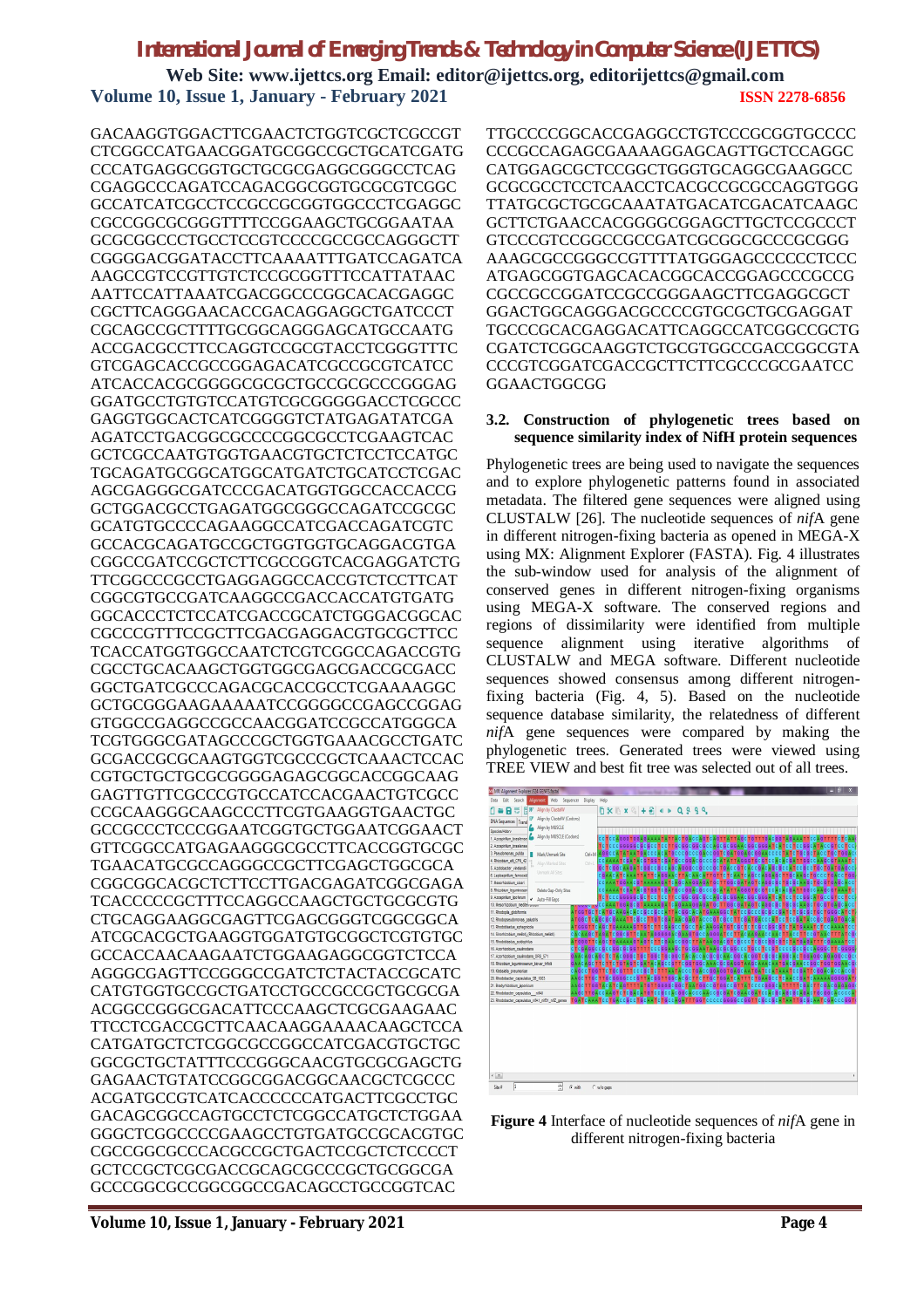# *International Journal of Emerging Trends & Technology in Computer Science (IJETTCS)* **Web Site: www.ijettcs.org Email: editor@ijettcs.org, editorijettcs@gmail.com Volume 10, Issue 1, January - February 2021 ISSN 2278-6856**



**Figure 5** Alignment of nucleotide sequences of *nif*A gene in different nitrogen-fixing bacteria

Using Maximum Likelihood method, *Azorhizobium caulinodans* showed similarity with the *Rhodoblastus sphagnicola, Rhodoblastus acidophilus* and *Rhodopila globiformis* (Fig. 6)*.* Other nodule-forming bacteria *Mesorhizobium mediterraneum, Mesorhizobium ciceri* (chick pea nodulating bacteria) and *Bradyrhizobium japonicum* (soybean nodulating bacteria) were found closely related. Other nodule-forming bacteria such as *Rhizobium leguminosarum, Rhizobium etli* (bean nodulting bacteria) and *Sinorhizobium meliloti* (alfalfa nodulting bacteria) were also distantly related. The nitrogen-fixing bacteria i.e., *Azospirillum lipoferum* and *Azospirillum brasilense*, which exist as associative symbionts were also found closely related, whereas free-living nitrogen-fixing bacteria *Klebsiella pneumoniae* and *Azotobacter vinelandii* were distantly related.

The bootstrapping values indicate how many times out of 1000 the same branch was observed when repeating the phylogenetic reconstruction on a re-sampled set of your data. The node ages were generally taken in decreasing order i.e. 10, 9, 8, 7, 6, 5, 4, 3, 2, 1 that depicted that lower the value of node age, the organism on that taxa was evolutionary evolved early in the history. By using bootstrapping values, phylogenetic trees were also generated for *nif*A gene sequences from *Azorhizobium caulinodans* by Maximum Likelihood method. In this method, nitrogen-fixing bacteria i.e., *Azospirillum lipoferum* and *Azospirillum brasilense*, which fix nitrogen in plant tissues as associative symbionts were also found closely related to *nif*A sequences of *Azorhizobium caulinodans* (Fig. 7). *Rhodoblastus sphagnicola, Rhodoblastus acidophilus* and *Rhodopseudomonas palustris* and *Bradyrhizobium japonicum* were found closely related. *Sinorhizobium meliloti* and *Rhizobium leguminosarum* were found distantly related with reference to *nif*A sequences using Maximum Likelihood method. Free-living nitrogen-fixing bacteria i.e., *Klebsiella pneumoniae* and *Azotobacter vinelandii* as well as *Rhodobacter capsulatus* were found distantly related.

### **4. DISCUSSION**

Nitrogen-fixing organisms, containing nitrogenase enzyme complex, belong to the kingdoms eubacteria and archaebacteria. This process of biological nitrogen fixation accounts for the majority of nitrogen transferred from the atmospheric reservoir into the biosphere. These bacteria supply fixed nitrogen to the global nitrogen cycle in diverse ecosystems and therefore, diazotrophs are present in virtually all ecosystems. The distribution pattern of microbial communities suggests that nitrogen-fixing ability is evolutionary ancient and mainly transmitted vertically with the widespread loss of function [27]. The recent rapid expansion of microbial genome sequences has revealed the presence of the genes encoding homologous proteins to known nitrogenases, even in prokaryotic species that had not previously been recognized as diazotrophs [28]. Considering the importance and application of nitrogenase enzyme in agricultural field, the present study was undertaken for phylogenetic analysis of *nif*A gene sequences in *Azorhizobium caulinodans,* which fixes nitrogen in nodules formed on the root as well stem of *Sesbania* plants.



**Figure 6** Phylogenetic tree of *nif*A gene by Maximum Likelihood method (without bootstrap)

Most of the characterized rhizobial strains had been derived from the limited range of cultivated legume species. Phylogenetically rhizobia are very diverse and currently include 12 genera and more than 113 species of  $α$ - and  $β$ proteobacteria [29]. These rhizobial isolates belong to three distinct branches within the alpha-2 subgroup of *Proteobacteria* [30]. In each case, rhizobia are phylogenetically intertwined with non-symbiotic bacteria [31]. The largest branch includes the genus *Rhizobium*, which nodulates peas and clovers, and *Sinorhizobium*, which nodulates alfalfa (lucerne) and closely related to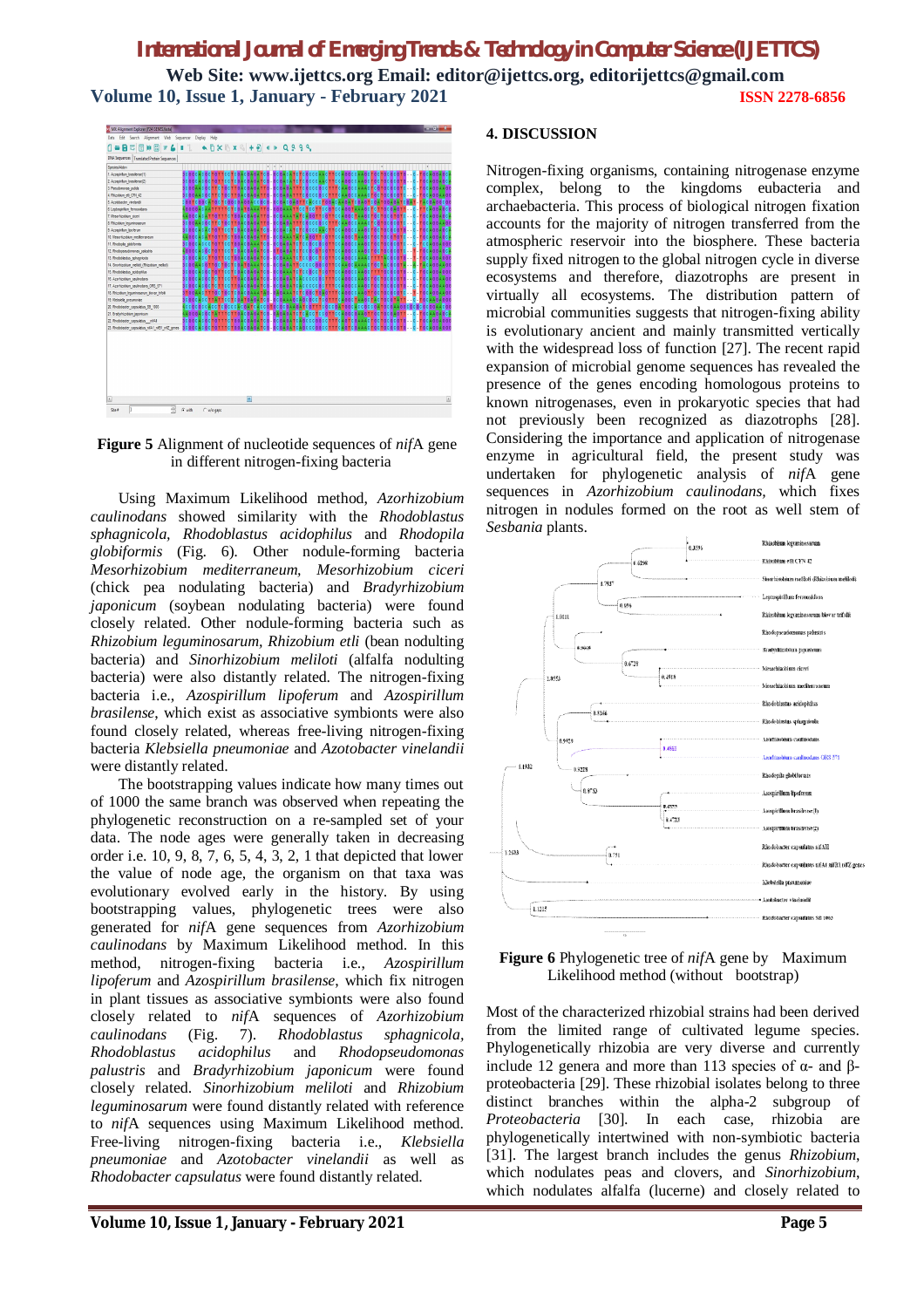### *International Journal of Emerging Trends & Technology in Computer Science (IJETTCS)* **Web Site: www.ijettcs.org Email: editor@ijettcs.org, editorijettcs@gmail.com Volume 10, Issue 1, January - February 2021 ISSN 2278-6856**

*Agrobacterium* and to *Brucella*. A second branch includes the genus *Bradyrhizobium*, with species that nodulate soybean, lupin and many tropical legumes, which is closely related to *Rhodopseudomonas*. The third group includes *Azorhizobium*, which is closely related to the chemoautotroph *Xanthobacter*.

The host range of *A. caulinodans* for effective nodulation is very narrow: nitrogen-fixing nodules are formed both on the root as well as stem on *S. rostrata* and *S. punctata* [32]. *Sesbania rostrata* and other *Sesbania* species also can enter into symbiosis with other rhizobia [33], [34], including the newly described species *Sinorhizobium saheli* and *Sinorhizobium teranga* [35]. *S. saheli* and *S. teranga* belong to the group containing *Rhizobium meliloti* and *Rhizobium fredii*, which have recently been placed in the genus *Sinorhizobium*, which is phylogenetically distant from *Azorhizobium* [35].



### **Figure 7** Neighbor-joining phylogenetic tree based on nucleotide sequences of nifA gene using Maximum Likelihood method. Bootstrap analysis was performed with 1000 cycles

The creation of a centralized, well-described and aligned *nif*A gene database of 16S ribosomal RNA (rRNA) gene sequences is the urgent need for their utility in ecology of nitrogen-fixing microorganisms [36]. In earlier taxonomic studies, Jarvis et al. [37] showed that *A. caulinodans* strain ORS571 belongs to the *Rhodopseudomonas palustris* rRNA branch of purple bacteria, but that it is quite distinct from both *Rhodopseudomonas* and *Bradyrhizobium* spp. On the other hand, *A. caulinodans* was considered as a separate genus with *Xanthobacter* as closest relative, based on numerical analysis of phenotypes, protein patterns, and DNA-DNA and DNA-rRNA hybridizations studies [33]. These

*Xanthobacter* species are diazotrophic bacteria found in diverse soil habitats and in association with rice (*Oryza sativa*) roots [38], [39]. Comparison of 16S rRNA sequences indicated that *X. flavus* and *A. caulinodans* are strongly related.

The phototrophic bacterium *Heliobacterium chlorum* formed a cluster with *Desulfitobacterium hafniense*, the closest neighbour of heliobacteria based on the 16S rRNA phylogeny and two species of the genus *Geobacter*  belonging to the δ-proteobacteria [40]. Thus, phylogenetic position of *Hbt. chlorum* nitrogenase may reflect an evolutionary stage of a divergence of the two nitrogenase groups, with group I consisting of the aerobic diazotrophs and group II consisting of strictly anaerobic prokaryotes. In another study, the sequence genome analysis of *Bradyrhizobium* sp. strain DOA9 showed that this strain contains the structural genes of dinitrogenase (*nif*DK) and the *nif*A regulatory gene on both the plasmid and chromosome [41]. Using *gus*A (β-glucuronidase) reporter strains, it was observed that both *nif*A genes were expressed during both the free-living and symbiotic growth stages. Furthermore, transcriptional analysis showed that NifAc and NifAp activated the expression of both chromosome and plasmid structural *nif*DK genes during symbiosis, while only NifAc activated the expression of *nif*DKc during free-living conditions.

### **5. CONCLUSION**

Various nutrients such as nitrogen, phosphorus, potassium and zinc are required for proper growth and development of leguminous and cereal plants. These nutrients are provided to the crops mostly through application of chemical nitrogenous and phosphatic fertilizers to the soil. However, excessive and indiscriminate use of these chemical fertilizers has polluted the environment and causes various public health hazards along with slow deterioration in soil health [42] and decline in crop yield [7]. Thus, biological nitrogen fixation is of considerable economic and ecological implications, which proved to be an important component of sustainable organic farming. The number of N2-fixing plant-associated bacteria identified is still growing. Recently efforts have been made to improve nitrogen fixation with characterization of efficient nitrogenfixing bacteria, identification and manipulation of nif genes, the genetic engineering of diazotophic bacteria along with computation modeling of the Nif proteins. The N2 fixation efficiency of the diazotrophic bacteria can be increased by manipulation of structural or regulatory nif genes of the nitrogenase enzyme complex. Thus, learning more about biological nitrogen fixation and how to improve the availability of plant-utilizable fixed nitrogen will help humanity to restore soil fertility and the health of the earth planet.

### **REFERENCES**

[1]. Marti-Renom, M.A., Stuart, A.C., Fiser, A., Sanchez, R., Melo, F., and Sali, A., "Comparative protein structure modeling of genes and genomes", Annual Review of Biophysics and Biomolecule Structure, Vol. 29, pp. 291-298, 2000.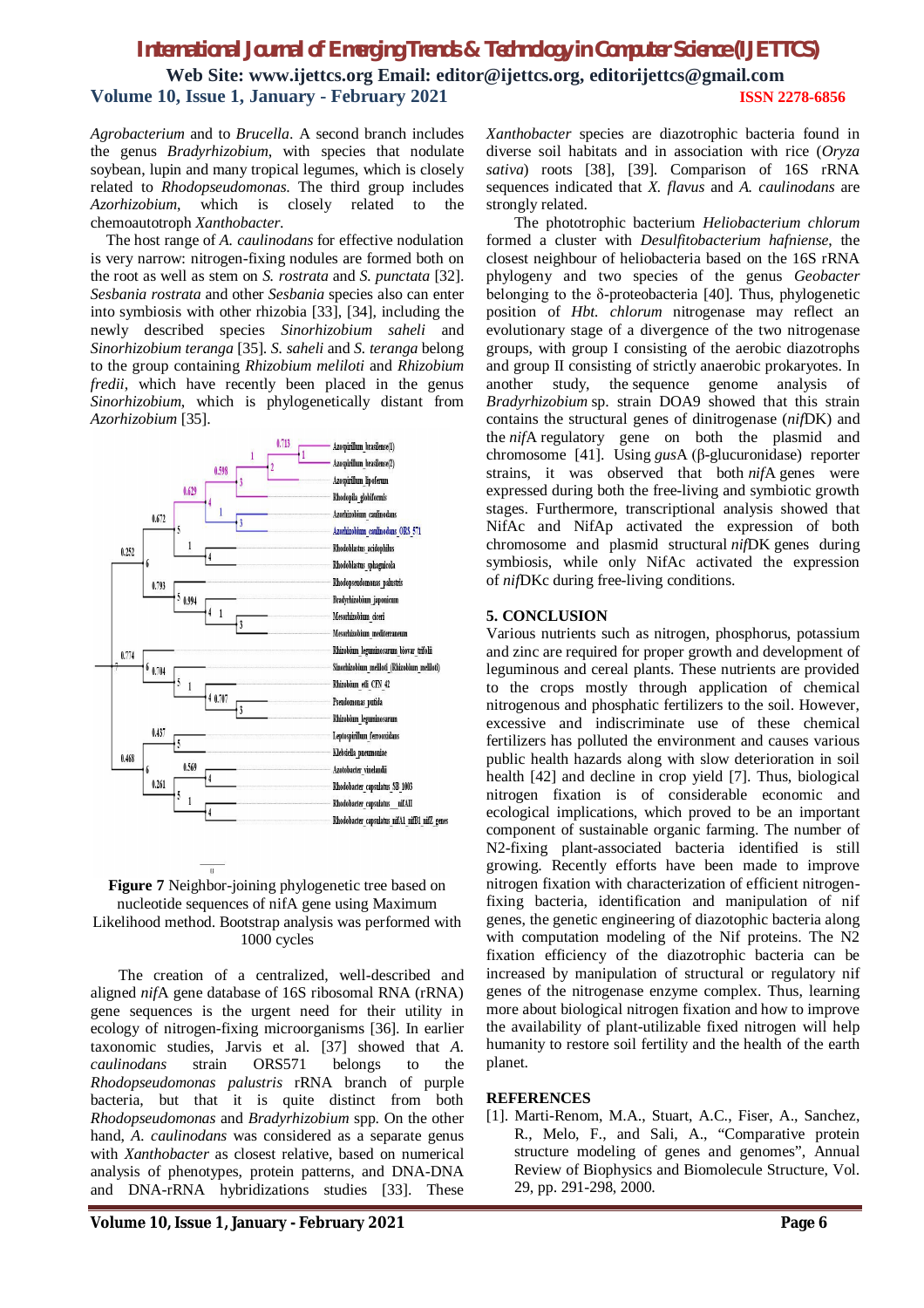**Web Site: www.ijettcs.org Email: editor@ijettcs.org, editorijettcs@gmail.com Volume 10, Issue 1, January - February 2021 ISSN 2278-6856**

- [2]. Sindhu, S., and Sindhu, D., "Data mining and gene expression analysis in bioinformatics", International Journal of Computer Science and Mobile Computing, Vol. 6, Issue 5, pp.72–83, 2017.
- [3]. Raymond, J., Siefert, J. L., Staples, C. R., and Blankenship, R. E., "The natural history of nitrogen fixation", Molecular Biology Evolution, Vol. 21, pp. 541–554, 2004.
- [4]. Kumar, R., Koul, S., Kumar, P., and Kalia, V.C., "Searching biomarkers in sequenced genomes of Staphylococcus for their rapid identification", Indian Journal of Microbiology, Vol. 56: pp. 64–71, 2016.
- [5]. Singh, N., and Kashyap, S., "In silico identification and characterization of 1-aminocyclopropane-1 carboxylate deaminase from Phytophthora sojae", Journal of Molecular Modeling, Vol. 18, pp. 4101– 4111, 2012.
- [6]. Pramanik, K., Soren, T., Mitra, S., and Maiti, T.K., "In silico structural and functional analysis of Mesorhizobium ACC deaminase", Computational Biological Chemistry, Vol. 68, pp, 12–21, 2017.
- [7]. Bohlool, B.B., Ladha, J.K., Garrity, D.P., and George, T., "Biological nitrogen fixation for sustainable agriculture: perspective", Plant and Soil, Vol. 141, Issue 1-2, pp. 1-11, 1992.
- [8]. Young, J.P.W., "Phylogenetic classification of nitrogen-fixing organisms", In: Biological Nitrogen Fixation, Stacey G., Burris R.H. and Evans H.J. (eds.). New York: Chapman & Hall. pp. 43–86, 1992.
- [9]. O'Carroll, I.P., and Dos Santos, P.C., "Genomic analysis of nitrogen fixation", Methods in Molecular Biology, Vol. 766, pp. 49-65, 2011.
- [10]. Wang, J.T.L., Zaki, M.J., Toivonen, H.T.T., and Shasha, D., "Data Mining in Bioinformatics", Springer, 2005.
- [11]. Burris, R.H., and Roberts, G.P., "Biological nitrogen fixation", Annual Review of Nutrition, Vol. 13, pp. 317-335, 1993.
- [12]. Freiberg, C., Fellay, R., Bairoch, A., Broughton, W.J., Rosenthal, A., and Perret, X., "Molecular basis of symbiosis between Rhizobium and legumes", Nature, Vol. 387, pp. 394–401, 1997.
- [13]. Dean, D.R., and Jacobson, M.R., "Biochemical genetics of nitrogenase", In: Biological Nitrogen Fixation (Stacey, G., Burris R.H. and Evans H.J., eds.). Chapman-Hall, NewYork, pp. 763-831, 1992.
- [14]. Fischer, H.M., "Genetic regulation of nitrogen fixation in rhizobia", Microbiological Reviews, Vol. 58, pp. 352-386, 1994.
- [15]. Ndoye, I., and Dreyfus, B., "N2 fixation by Sesbania rostrata and Sesbania sesban estimated using 15N and total N difference method", Soil Biology and Biochemistry, Vol. 20, pp. 209–213, 1988.
- [16]. Ladha, J. K. Pareek, R.P., and Becker, M., "Stemnodulating legume- Rhizobium symbiosis and its agronomic use in low land rice", Advances in Soil Science, Vol. 20, pp. 147–192, 1992.
- [17]. Zehr, J. P., Jenkins, B. D., Short, S. M., and Steward, G. F., "Nitrogenase gene diversity and microbial community structure: a cross-system comparison",

Environmental Microbiology Vol. 5, pp. 539–554, 2003.

- [18]. Henson, B. J., Watson, L. E., and Barnum, S. R., "The evolutionary history of nitrogen fixation, as assessed by nifD", Journal of Molecular Evolution, Vol. 58, pp. 390–399, 2004.
- [19]. Dixon, R., "Stranglehold on transcriptional activator by its partner regulatory protein - case of NifL-NifA two component regulatory system", In: SGM Symposium 61: Signals, switches, regulons and cascades: control of bacterial gene expression (Hodgson D.A., and Thomas C.M., eds.). Cambridge University Press, pp. 213-230, 2002.
- [20]. Lakhani, J., Khuteta, A., Choudhary, A., and Harwani, D., "Hierarchical clustering-based algorithms and in silico techniques for phylogenetic analysis of rhizobia", In: Hansen A., Choudhary D., Agrawal P., and Varma A. (eds.) Rhizobium Biology and Biotechnology. Soil Biology, Springer, Cham. Vol. 50, pp. 185-214, 2017.
- [21]. Altschul, S.F., Madden, T.L., Schaffer, A.A., Zhang, J., Zhang, Z., Miller, W., and Lipman, D.J., "Gapped BLAST and PSI-BLAST: new generation of protein database search programs", Nucleic Acids Res., Vol. 25, pp. 3389, 1997.
- [22]. Sayers, E.W., Barrett, T., Benson, D.A., Bryant, S.H., Canese, K., Chetvernin, V., Church, D.M., Dicuccio, M., Edgar, R., and Federhen, S. et al., "Database resources of National Center for Biotechnology Information", Nucleic Acids Research, Vol. 38, pp. D5–D16, 2010.
- [23]. Felsenstein, J., "Evolutionary trees from DNA sequences: Maximum likelihood approach", Journal of Molecular Biology, Vol. 17, pp. 368, 1981.
- [24]. Chor, B., and Tuller, T., "Maximum likelihood of evolutionary trees: hardness and approximation", Bioinformatics, Vol. 21 (Suppl 1), pp. 97-106, 2005.
- [25]. Benson, D.A., Karsch-Mizrachi, I., Lipman, D.J., Ostell, J., and Sayers, E.W., "GenBank", Nucleic Acids Research, Vol. 38, pp. D46–D51, 2010.
- [26]. Higgins, D., Thompson, J.D., Higgins, D.G., and Gibson, T.J., "CLUSTALW: Improving sensitivity of progressive multiple sequence alignment through sequence weighing, position-specific gap penalities and weight matrix choice", Nucleic Acids Research, Vol. 22, pp. 4673-4680, 1994.
- [27]. Hartmann, L.S., and Barnum, S.R., "Inferring evolutionary history of Mo-dependent nitrogen fixation from phylogenetic studies of nifK and nifDK", Journal of Molecular Evololution, Vol. 71, pp. 70-85, 2010.
- [28]. Dos Santos, P.C., Fang, Z., Mason, S., Setuba, J.C., and Dixon, R., "Distribution of nitrogen fixation and nitrogenase-like sequences amongst microbial genomes", BMC Genomics, Vol. 13, pp. 162, 2012. doi: 10.1186/1471-2164-13-162
- [29]. Sawada, H., Kuykendall, L.D., and Young, J.M., "Changing concepts in systematics of bacterial nitrogen-fixing legume symbionts", Journal of General and Applied Microbiology, Vol. 49, pp. 155–179, 2003.